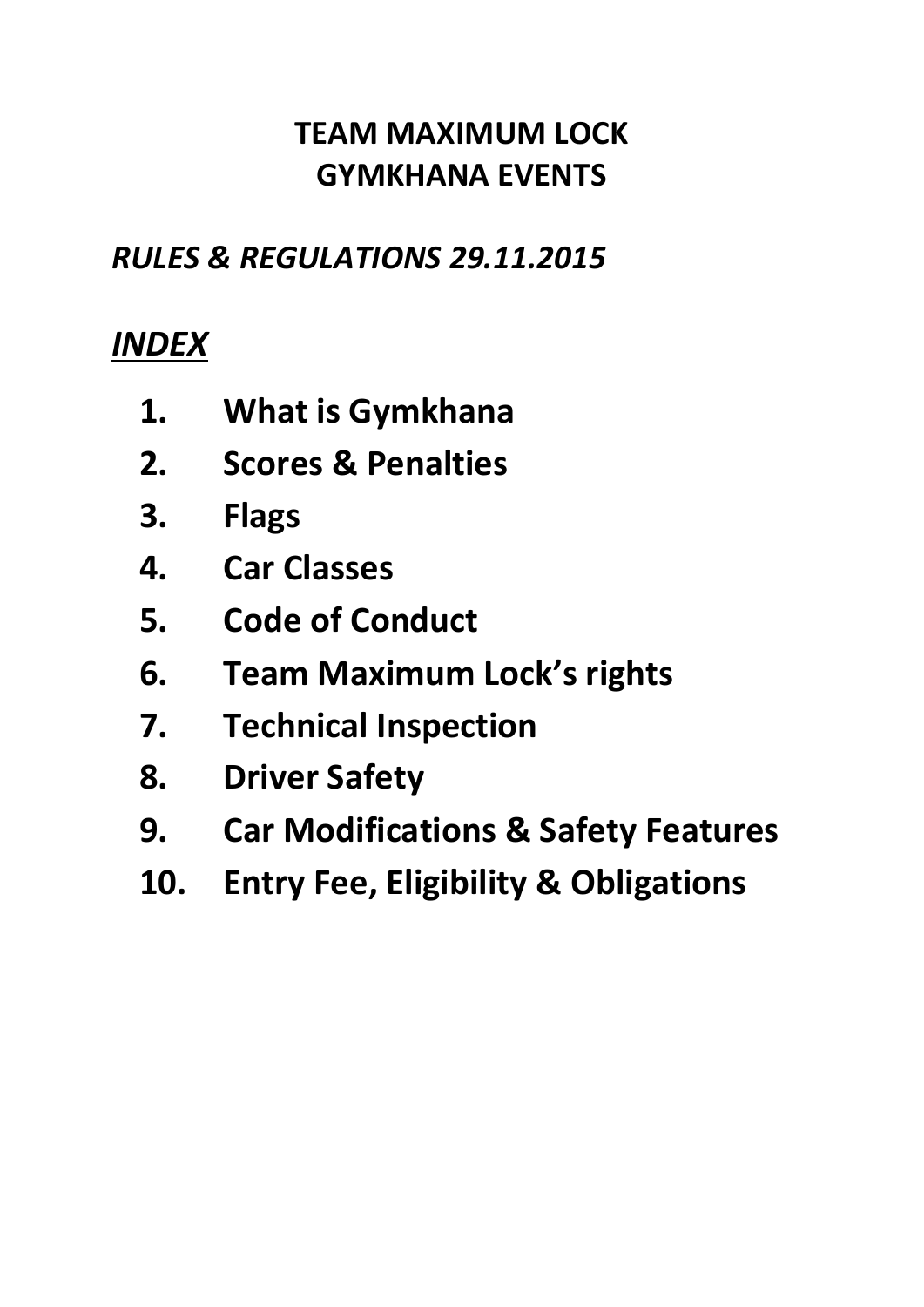#### **1) What is Gymkhana ?**

Gymkhana is a type of motorsport similar to autocross. The goal of Gymkhana is to memorize the course and achieve the fastest time possible. The name is loaned from the equestrian discipline of gymkhana.

Gymkhana events are time and/or speed events in an automobile. These can feature obstacles such as cones, tires, and barrels. The driver must manoeuvre through a predetermined "track" performing many different driving techniques. What separates gymkhana from traditional autocross events is that the gymkhana requires drivers to perform reversals, 180 degree spins, 360 degree spins, parking boxes, figure 8s, and other advanced skills. Drifting is also encouraged where helpful or necessary. Essentially, a Gymkhana is any event featuring a starting point, a finish line and some sort of "obstacle" to get through, around, or by, all within a certain time limit.

#### **2) Scores & Penalties**

The Competitors' scores are based on the time in which they complete the Race Course The overall time that it takes for a Competitor to complete the Race Course shall be recorded ("**Real Time**")

A time penalty of three (3) seconds shall be issued against a Competitor by the Chief of Scoring each time a Competitor hits any obstacle on the Race Course (each a "**Time Penalty**" and together "**Time Penalties**")

A did not finish position ("**DNF**") shall be allocated to a Competitor who performs any of the following during a race:

- 1. Manoeuvres their Vehicle in the wrong direction on the Race Course
- 2. Spins out or experiences a complete stop on the Race Course where a stop is not part Race Course format
- 3. Where all four (4) tyres are outside the Race Course.

Otherwise than where a Competitor has been allocated with a DNF, each Competitor's score shall be calculated using the following formula:

**1st Place - 50 Points 2nd Place - 45 Points 3rd Place - 40 Points 4th Place - 35 Points 5th Place - 30 Points 6th Place - 25 Points 7th Place - 20 Points 8th Place - 15 Points 9th Place - 10 Points 10th Place - 5 Points**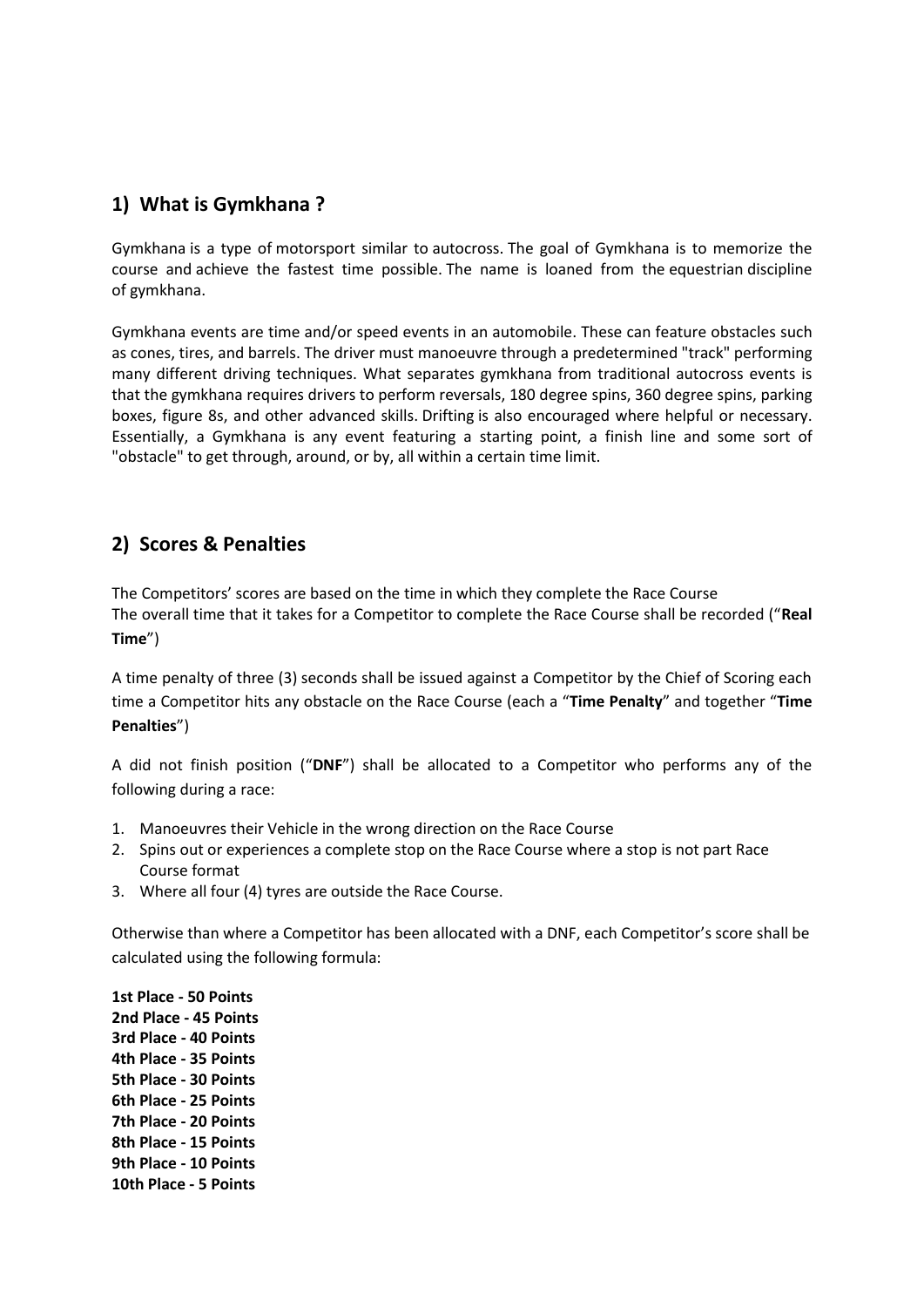A 5 Minute Timeout may be allocated by the Chief Steward to a Competitor for the purpose of making any necessary repairs to their Vehicle. 5 Minute Timeouts are not permitted within the Time Trial Stage. Either the Technical Support or Competitor may request the Chief Official to permit a 5 Minute Timeout. Competitors shall not be granted a 5 Minute Timeout if the Chief Steward believes it to be unwarranted or for strategic purposes. Competitors who fail to make the necessary repairs to their Vehicle in the allotted 5 Minute Timeout will be disqualified from the competition and the winning position for that race shall be forfeit to the opposing Competitor. Competitors may only use one (1) 5 Minute Timeout throughout the duration of the Competition and/or Event. Tie Break: If a tiebreaker occurs, scoring will be as follows:

Driver "A" wins Driver "B" wins "Tie Breaker"

A winner will be decided. In the event there is a tie, a "tiebreaker" will be granted, and the Competitors will begin another head-to-head battle. Championship rounds and points

### **3) FLAGS**

Green means the course is clear and the race is under way. When displayed by the start line Green shall signal the beginning or resumption of a session.

Red means the session has been stopped. The Competitor must use caution and stop immediately. Overtaking is not permitted. Be prepared to proceed to pit lane if so directed;

Black and white checker indicates the completion of the practice session, qualifying session, or race.

#### **4) Car Classes**

Car Classes will consist on the following:

- a) Front Wheel Drive Class
- b) Rear Wheel Drive Class
- c) All Wheel Drive Class

#### **5) CODE OF CONDUCT**

The Code of Conduct shall apply throughout the duration of the Competition including but not limited to all races within the Competition, any meeting or event which is in connection with the Competition.

Each Participant and Support Technician must:

- Maintain a courteous and non-confrontational persona with all Team Maximum Lock and Badger Raceway representatives at all times throughout the duration of the Competition
- Remain well behaved, not cause any nuisance or annoyance to any other person involved in the Competition and to exercise care as to their own safety and the safety of all others whilst participating in the Competition
- Abide by all rules, instructions, the Regulations, these Regulations and any Supplementary Regulations published, displayed or otherwise given from time to time by Team Maximum Lock in relation to the Competition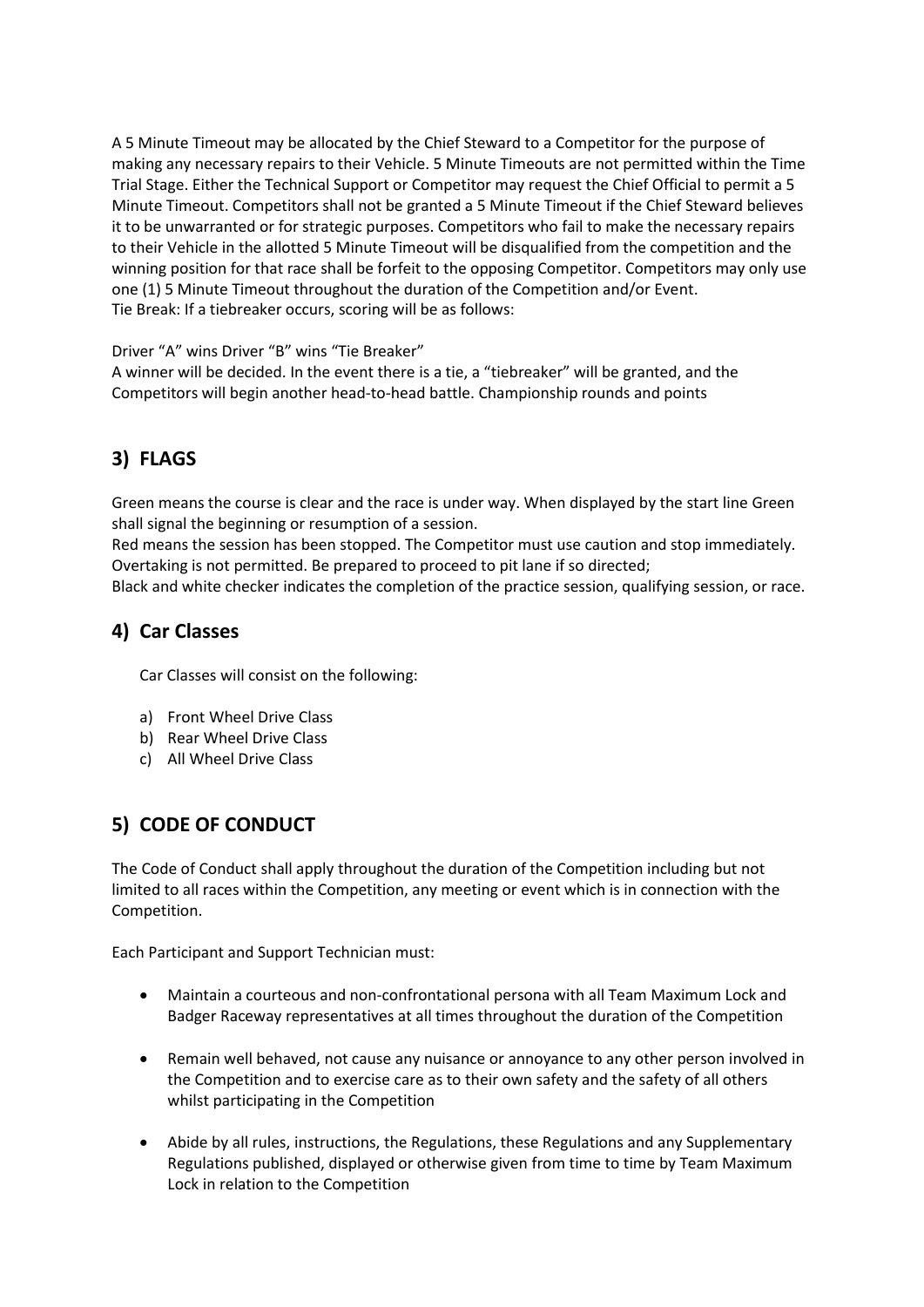- Compete fairly and respect for all others competing in the Competition
- Understand and abide by the Regulations, spirit of the Competition and any Relevant Law
- Respect the decisions of Team Maximum Lock and Badger Raceway Officials at all times
- Ensure that that all required forms by Team Maximum Lock are filled in correctly and returned to Team Maximum Lock within the required timeframe
- Ensure that they act in a safe manner at all times throughout the Competition and must inform a Team Maximum Lock or Badger Raceway representative, Official and /or the President of any safety issues
- Log all injuries within the Accident Log as soon as it is reasonable to do so after the injury has occurred
- Attend all safety and/or briefings related to the Competition
- Where a Participant or Technical Support believes that the health or safety of the Competitor or any other person at the Event is endangered by continuing within the Competition then that Participant or Technical Support must notify a Team Maximum Lock or Badger Raceway representative, Official and /or the President as soon as it is possible and the Competitor must not continue to compete within the Competition until it is safe and/or approved as safe by the Official and /or the President.
- Each Participant is responsible for his/her Technical Support. Any failure by Technical Support to abide by these Regulations may result in Disciplinary Action for the both the relevant Participant and/ or Technical Support.
- The use of any narcotic, controlled substance, performance-enhancement drugs, and/or recreational drugs, as defined by Relevant Law, by any Participant or Technical Support, is expressly prohibited, even if prescribed by a licensed physician. Consumption of alcoholic beverages shall not commence until all official functions of a specific series or event has been completed. Team Maximum Lock and Badger Raceway reserves the right to disqualify and exclude any driver with immediate effect.
- Not to bring to any part of the Competition or use any drugs, alcohol, illegal substances, performance enhancing substances or intoxicants of any kind whilst participating in any part of the Competition and not to say or do anything during the Competition which brings the Competition into disrepute or ridicule.
- Not to use or reproduce in any form the logos, trade marks, or copyrighted material of Team Maximum Lock or any of its affiliates, whether in conjunction with participation in the Competition or otherwise.
- Participants and Technical Support shall not have any right to initiate or maintain any litigation against Team Maximum Lock, Badger Raceway, the President, any Chief Steward or any other member of the team operating and/ or managing the Competition. No Participants and Technical Support shall have a right to appeal any decision made by the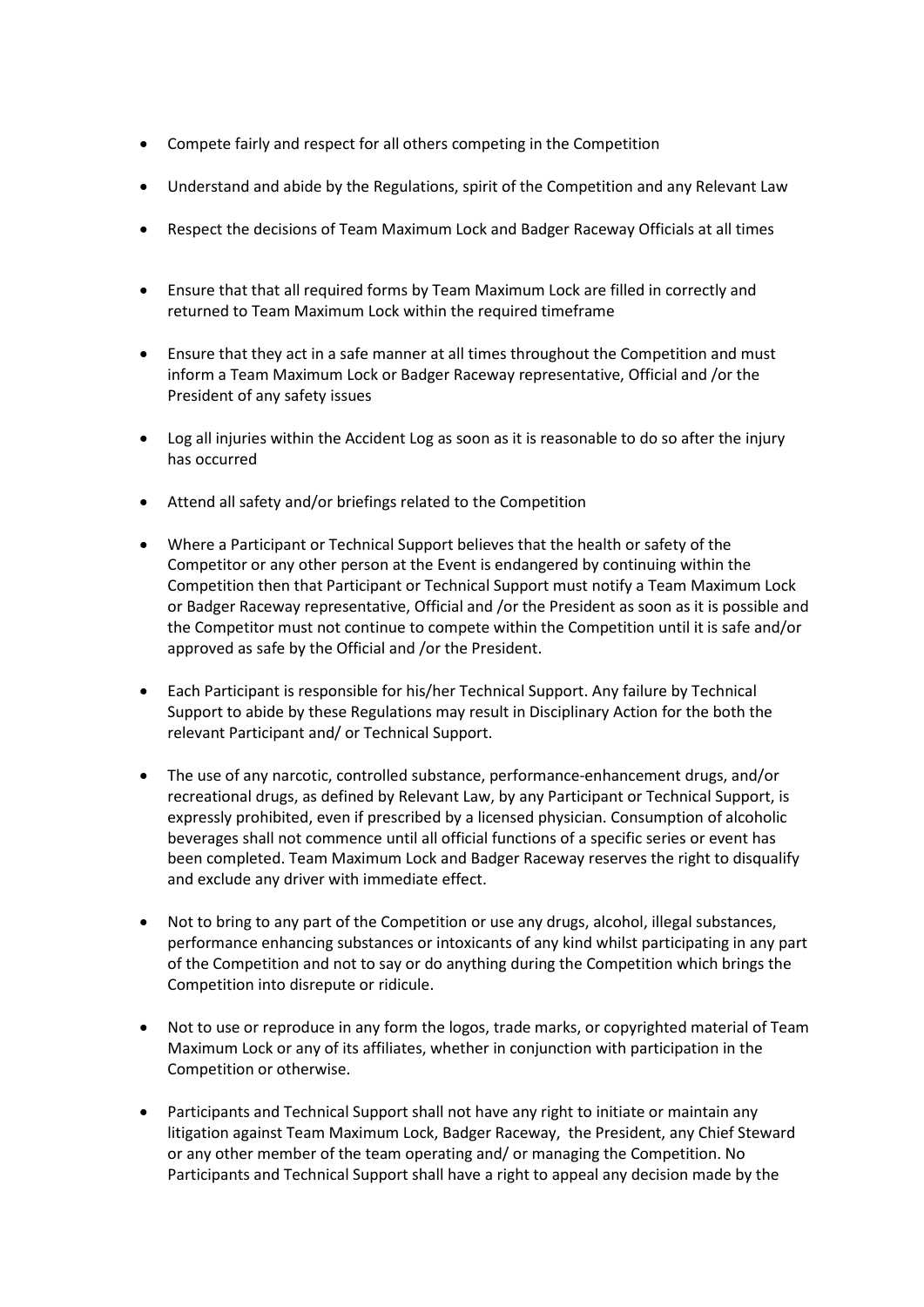Team Maximum Lock. No compensation shall be offered to any Participants or Technical Support for any reason including but not limited to any Disciplinary Action, any Participant who cannot compete for any reason, any damage to the Vehicle and / or any injury caused to any Participant.

#### **6) Team Maximum Lock's Rights**

- Team Maximum Lock may deny entry to any Participant whose conduct, associations, or affiliations, on or off, the Race Course, are deemed not conducive to the best interest of the Competition, or who exhibits conduct, which is inappropriate, offensive, abrasive, or in bad taste as determined by a Team Maximum Lock representative, Officials and/ or President.
- Team Maximum Lock has the right to refuse entry of any Participant at their discretion without giving a statement of reason for refusal.
- Lifetime Ban. A lifetime ban may be imposed by Team Maximum Lock against any Participant for conduct detrimental Team Maximum Lock, the Competition and/ or Event
- **•** Expulsion. Team Maximum Lock officials may impose expulsion from Competition

#### **7) Technical Inspection**

Following the successful completion of the Registration Process, each Participant's Vehicle shall be required to undergo a Technical Inspection.

The Technical Chief may conduct random inspections of any Vehicle at any time throughout the duration of the Competition.

The Technical Inspection shall consist of the Technical Chief inspecting the Participant and their Vehicle to ensure that all the Safety Specifications and Vehicle Specifications are adhered to.

#### **8) Driver Safety**

- a) Each Participant must wear a Helmet at all times whilst on the Race Course and/ or driving the Vehicle at the Event. All Helmets must be examined by the Technical Chief before use by the Participant within the Competition and the Participant shall not be permitted use any Helmet which is damaged and/or not within the Regulations.
- b) Each Participant must ensure to cover all skin (i.e. by wearing adequate shoes, long sleeve tops and trousers) whilst on the Race Course and/ or driving the Vehicle at the Event and that any protruding head hair or facial hair from the Participant's Helmet is covered with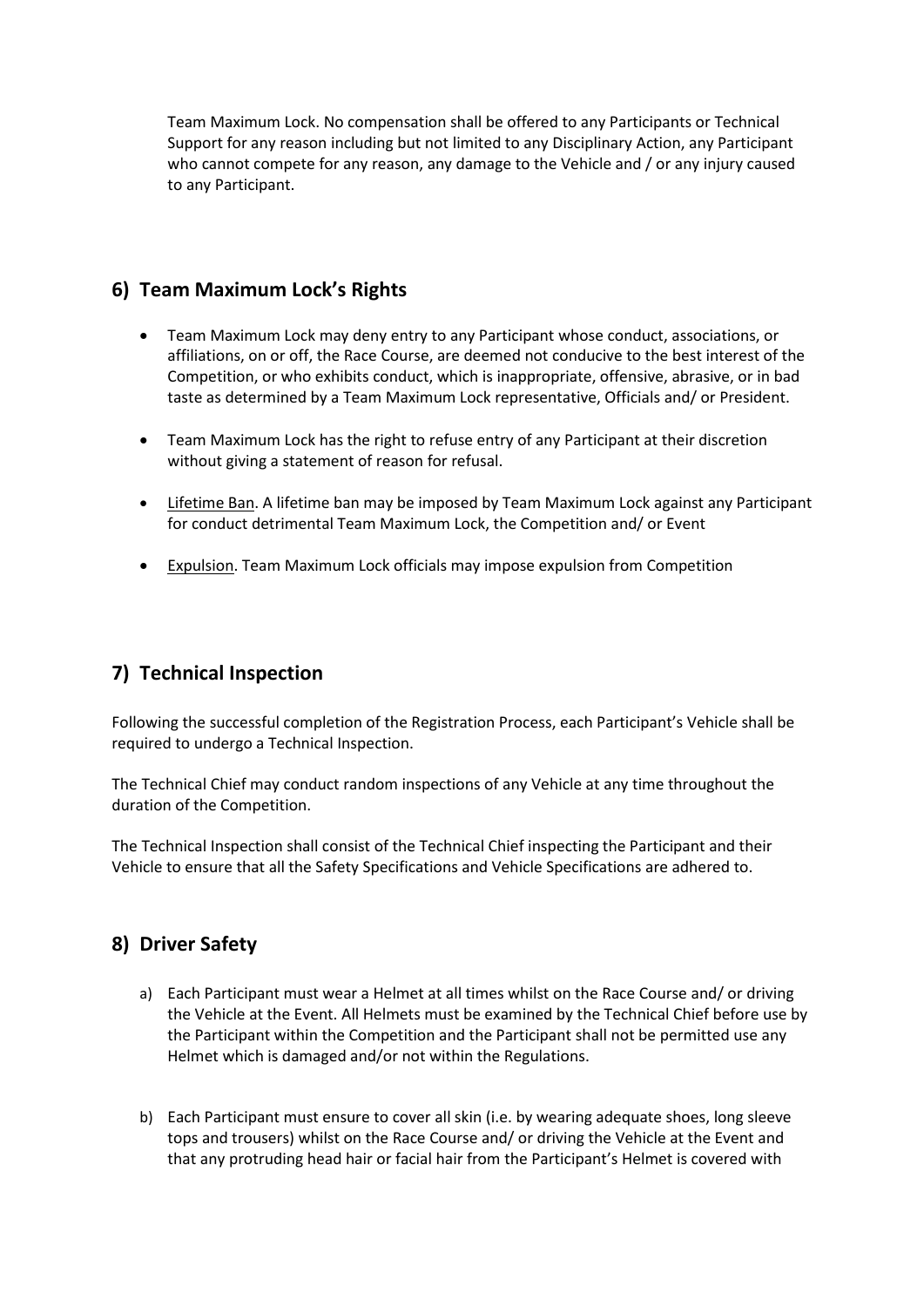fire-resistant material (i.e. balaclava, the Helmet skirt and/or face shield). However, Participant's hands may be uncovered and the use of gloves is discretionary.

#### **9) Car Modifications & Safety Features**

- a) Each Vehicle must have been produced or manufactured in North or South America, Japan and the European Union and must have a valid manufacturer vehicle identification number (VIN) or an equivalent number.
- b) Each Vehicle must be clearly identifiable, clean, free of damage and presentable for the Competition. Team Maximum Lock has the right to exclude any car from the competition without further clarification.
- c) Battery: The battery must be securely mounted and the positive terminal completely insulated to avoid contact with any other metal parts. Batteries may be relocated. If the battery is located in the driver's compartment, it must in a sealed box bolted to the unibody/chassis with the battery securely fastened inside the box and properly vented and drained.
- d) Body Work: All bodywork must be painted or covered, securely latched and/or fastened and not loose in any manner.
- e) Engine: All systems within the engine must be completely free of leaks. All Vehicles must be equipped with an on-board starter and power supply which must be in working order at all times.
- f) Fire Extinguisher: it is required that Vehicles should contain a handheld extinguisher securely fastened in a reachable position from the driving seat.
- g) Cut Off Switch: Each car must be equipped with a safety cut off switch reachable from the exterior of the car. The switch will be tested while the engine is revved up approx at 4000rpm.
- h) Roll Cage: Each Vehicle which contains a roll cage shall be inspected by the Technical Chief before the Competitor may compete within the Competition.
- i) Modifications: Any Vehicle modifications to the engine, transmission, engine control unit ("**ECU**") , suspension, gearbox final drive modifications are permitted subject to approval by the Chief Technician.
- j) Seats & Seat Belts: Racing bucket seats and 4/5 point harnesses are recommended.
- k) Tires: Only road legal tyres are permitted. No semi slick, slick or cheaters will be allowed.